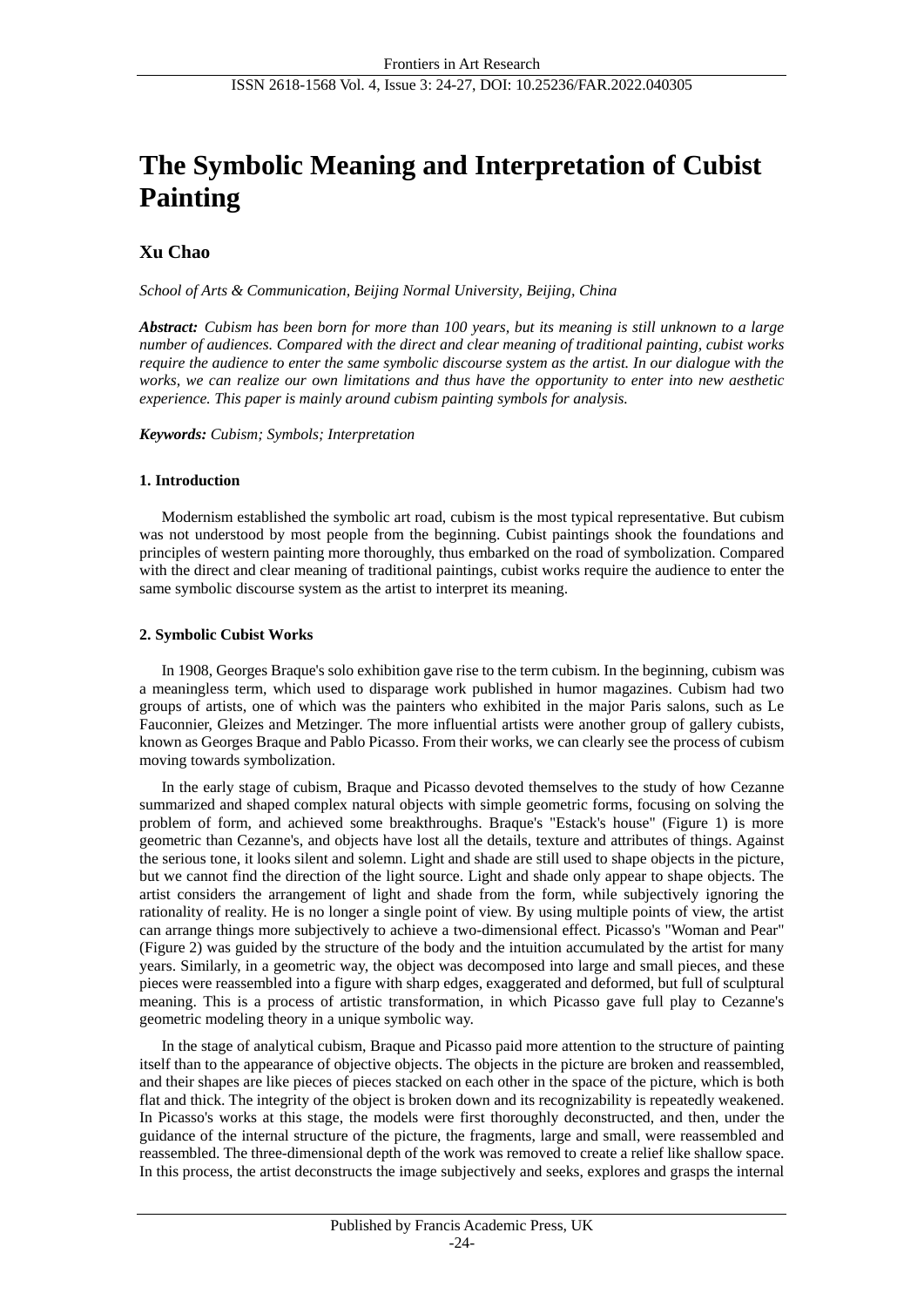## ISSN 2618-1568 Vol. 4, Issue 3: 24-27, DOI: 10.25236/FAR.2022.040305

structure of the work by juxtaposing and deconstructing the geometric fragments.



*Figure 1: Braque, Estack's house, 1908*



*Figure 2: Picasso, Woman and Pear, 1909*

In the process of deconstruction and recombination of things, Braque and Picasso explored the characters at the same time. In "Still Life with Pipe and Newspaper" (Figure 3), painted in 1909, the artist wrote the letters "GILB" on the newspaper. When the audience notices these characters and symbols, influenced by their reading habits, they will unconsciously interpret their meanings and associate these details provided by the artist with the picture. Text symbols in cubist works, like directional markers, can guide the viewer out of the maze of abstract structures and make the meaning of the work return to the level of realism to a certain extent.



*Figure 3: Braque, Still Life with Pipe and Newspaper, 1909*

This opens the way for cubism to be symbolized. Cubist works are no longer straightforward expressions of meaning, but events connected by a series of meaningful symbols. As the most familiar symbols in People's Daily life, text symbols can arouse the audience's deep understanding, arouse the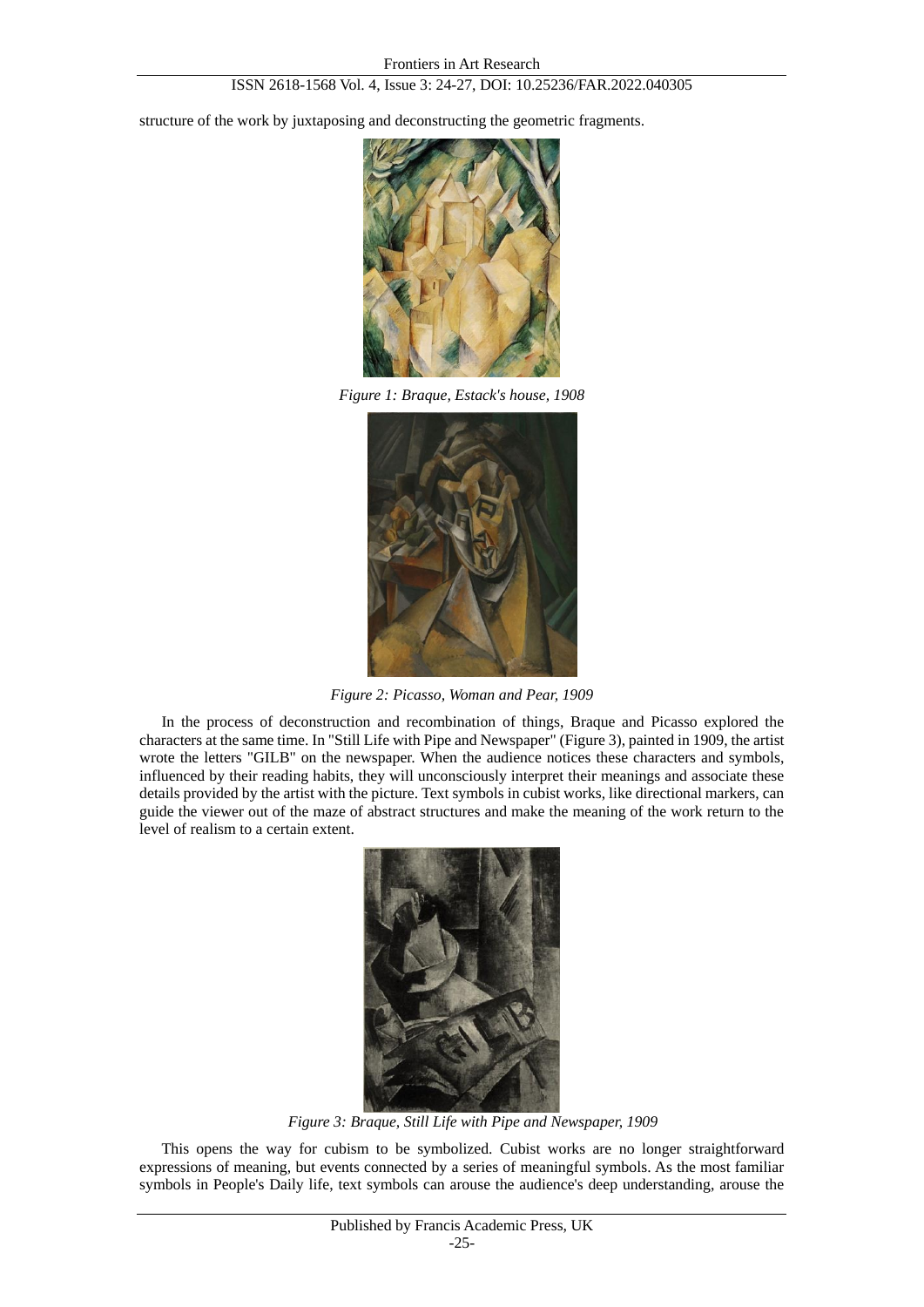#### ISSN 2618-1568 Vol. 4, Issue 3: 24-27, DOI: 10.25236/FAR.2022.040305

audience's more association with the work, and form a complete image of the events in the work. The picture itself is no longer a single pointing meaning, and each painting symbol in the picture contains different time, space, perspective and event.

Cubist titles undermine literariness as much as their content. It does not directly present the meaning to the audience, but hopes the audience to know its meaning just like reading symbols, and then further think about what meaning it wants to express according to its meaning direction. For example, Picasso's Maid of Avignon, which is said to have been titled The Reward of Sin, was associated with the epidemic of venereal diseases at the time. In its original sketch, a man can be seen holding a skeleton in one hand. When the title is changed to "Avignon girl", the audience will think about what "Avignon" is and what direction the girl has to interpret it. The literary description of the title also reduces the impact of the title on the interpretation of the content, which leaves more room for interpretation for the audience.

The characters in Picasso's "Maid of Avignon" are like broken mirrors. A complete mirror presents a coherent and unified object, while each fragment of a broken mirror can map a relatively complete object, but not completely complete. Each fragment has something to say, and the same content is repeated by different fragments. In The Maidens of Avignon, the first woman on the left uses a profile commonly used in Renaissance portraits. The pose of the second female body from left to right is the classic pose of the female body in classical painting. The third woman from left to right looks like a bath girl from Cezanne. The two women's faces on the far right are African masks, products of popular culture far from Picasso's time. The picture from left to right is a metaphor for the development of painting from ancient times to today, showing not only the change of form, but also the change of content and culture.

In addition, in the symbolic process of cubism, these works are abstract compared with classical works, but it still retains some traces of reality, and this is what distinguishes Cubism from later abstract art. Abstract and symbolized things are still directed in cubism. In cubist modeling techniques, artists have never crossed this bottom line.

#### **3. Interpretation of Cubist Painting Symbols**

The symbolization of painting refers to the beginning of the interpretation of meaning when the painting "obtains the meaning beyond its individual existence as something in itself and for itself".<sup>[1]</sup> Painting symbols are the mapping of objects, which is the symbolic process of the real world. Through the constant replacement of reality, painting symbols are created one by one. Mature symbolized cubism works solved many problems in the early works, such as complanation, multi-perspective perspective, the law of painting's own development and so on, which affected the 20th century modernism painting. In Picasso's mature cubist works, things in the picture are geometrically abstracted, but they still retain certain realistic traces, so that the audience can identify them. The geometric symbols in the picture are not simply pieced together, but make the picture reach a balanced state in form from the angles of density and weight. Cubist artists have become very adept at using these formal elements to organize their images.

We can see that cubist painting is non-objective and abstract, composed of point, line, surface, color, structure and other formal elements. Each painting symbol in the work has its own information, and sometimes there are cross contents between the information. The meaning of the work is not the accumulation of each symbol meaning, but the organic combination. The meaning of its painting symbols is vague and indescribable. On the one hand, the symbolic language used by artists is a vague language. In the process of creation, artists abstract out the essence of things and form painting symbols based on their own aesthetics. On the other hand, under the social background of modernism, it is difficult for people to form a unified understanding of the same object.

Therefore, in the face of modernist paintings, people cannot passively receive information, but have to combine their own personality interpretation. German hermeneutic scholar Hans-Georg Gadamer believes in Art and Imitation that the symbolization of modernist painting is the use of signs and symbolic language.[2] Symbols provide a platform for judging the artistry of a work. In other words, painting is regarded as a sign language, so that artists and audiences can enter the same symbol and sign language system, and the audience can understand the painting symbols and understand their significance.

Cubist art works express symbols with abstract meaning. In order to express such abstract meaning, artists can only use abstract sign language. Because of the symbol system, different artists and artists and audiences form a language for communication. These artistic symbols are certainly different from literal symbols, but there is still a correspondence here. In cubist abstract painting signs, painting language, like shorthand, completes the form of signs. Such symbolization as shorthand means some abandonment of